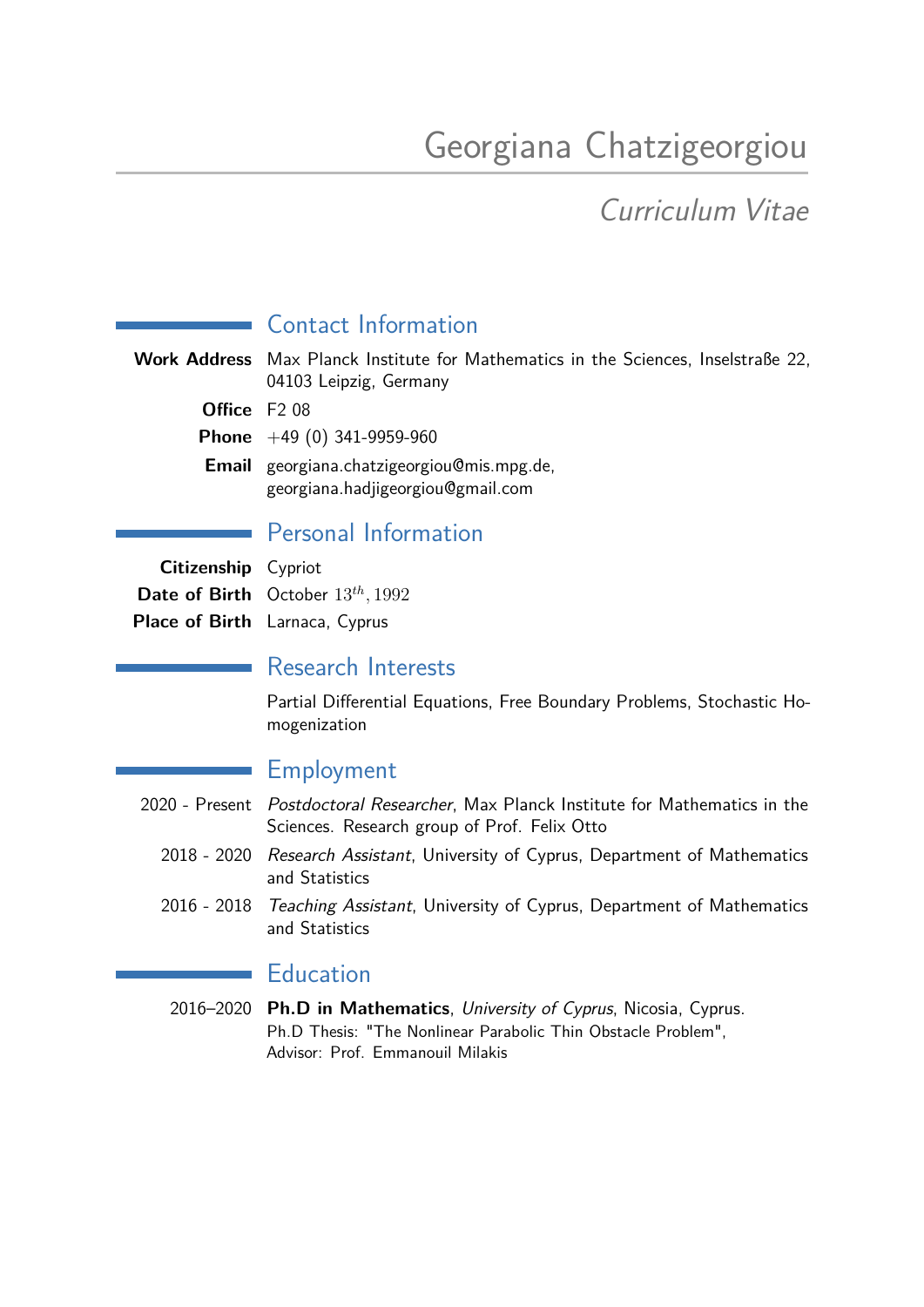- 2014–2016 **MSc in Pure Mathematics**, University of Cyprus, Nicosia, Cyprus. Master Thesis: "Partial Differential Equations and the Theory of De Giorgi-Moser-Nash", Advisor: Prof. Emmanouil Milakis
- 2010–2014 **BSc in Pure Mathematics**, University of Cyprus, Nicosia, Cyprus.

#### Publications

Articles in peer-reviewed journals

- [1] **G. Chatzigeorgiou**, Locality properties of standard homogenization commutator, Submitted (2021), 17 pages (ArXiv 2112.06788v1).
- [2] **G. Chatzigeorgiou**, Regularity for the fully nonlinear parabolic thin obstacle problem, Commun. Contemp. Math., Online Ready (2021), 22 pages (ArXiv 1904.09132v1).
- [3] **G. Chatzigeorgiou** and **E. Milakis**, Regularity for fully nonlinear parabolic equations with oblique boundary data, Rev. Mat. Iberoam. 37 (2021), 775-820.

#### Thesis

- [1] The Nonlinear Parabolic Thin Obstacle Problem, Ph.D Thesis, University of Cyprus (2020), 145 pages.
- [2] Partial Differential Equations and the theory of De Giorgi Moser Nash, M.Sc Thesis, Depart. of Math. & Stat., University of Cyprus Repository (2015), 124 pages.

#### Teaching Experience

Teaching Assistant at University of Cyprus

- **FW 18/19** MAS102-Analysis II, MAS012-Analysis for Computer Scientists I, MAS027- Mathematics for Engineers III
- **SS 17/18** MAS101-Analysis I
- **FW 17/18** MAS121-Linear Algebra I
- **SS 16/17** MAS122-Linear Algebra II, MAS025-Mathematics for Engineers I, MAS027-Mathematics for Engineers III
- **SS 15/16** MAS027-Mathematics for Engineers III

#### **Conferences**

2019 24-28 June, **Mini-courses in Mathematical Analysis 2019**, University of Padova, Italy.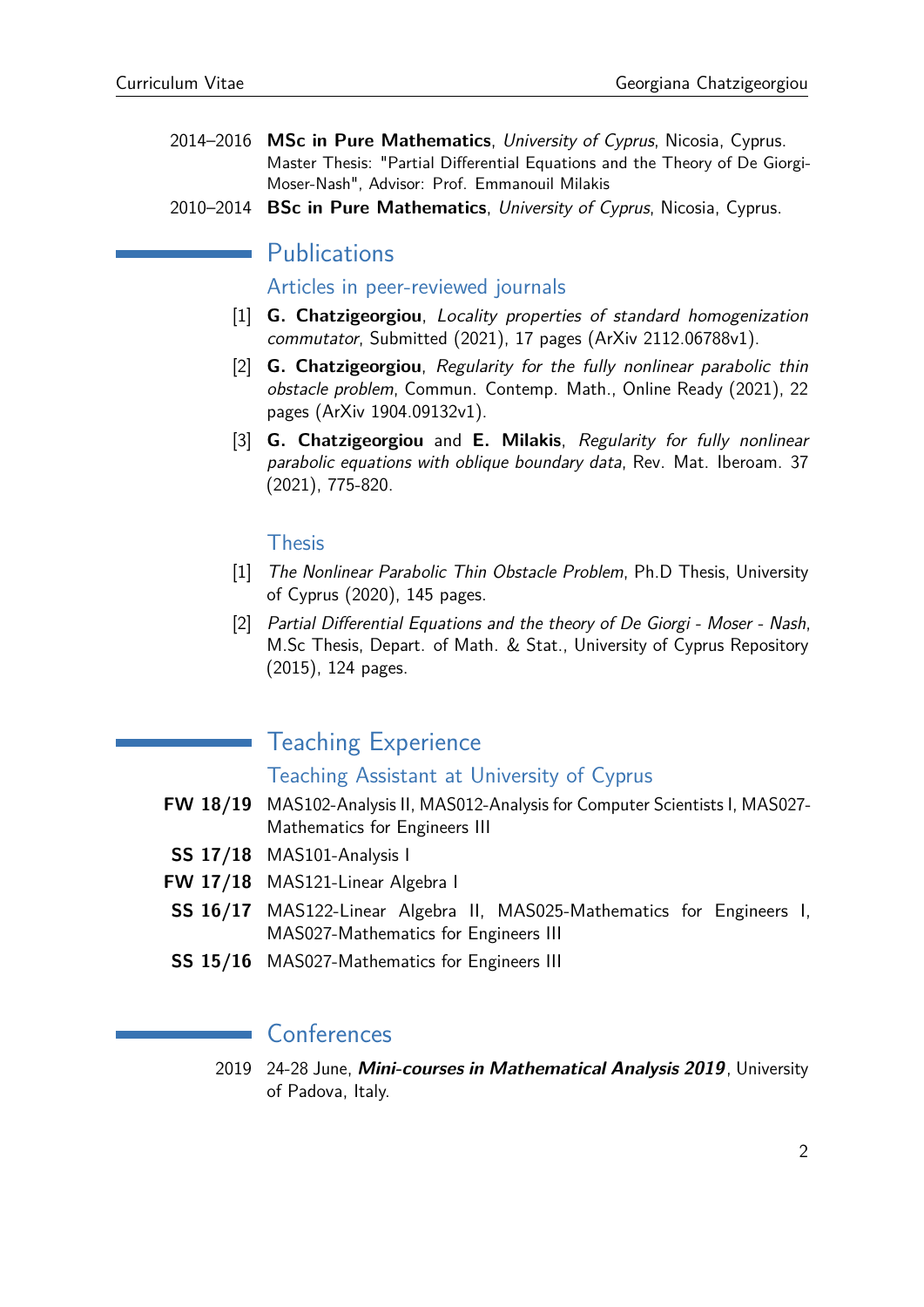- 2019 6-10 May, **Contemporary Aspects of Analysis II**, Pernera Beach Hotel, Protaras, Cyprus.
- 2018 1-21 July, **The 28th Annual PCMI Summer Session**, Research Topic: Harmonic Analysis, Graduate Summer School, Prospector Conference Center, Park City, Utah, USA.
- 2017 19 May, **New Trends in Nonlinear PDEs**, Workshop at the University of Cyprus, Nicosia, Cyprus.
- 2017 1-5 May, **Contemporary Aspects of Analysis**, Pernera Beach Hotel, Protaras, Cyprus.
- 2015 22-26 June, **Mini-courses in Mathematical Analysis 2015**, University of Padova, Italy.
- 2014 29 June-3 July, **Workshop in Analysis of PDEs: Theory, Methods and Applications**, Capo Bay Hotel, Protaras, Cyprus.

#### Short Visits/Seminars

- 9-13 Feb. 2020 Max Planck Institute for Mathematics in the Sciences, Leipzig, Germany **Talk title:** "Regularity Theory for Viscosity Solutions of Fully Nonlinear Parabolic Equations", Angewandte Analysis Seminar
	- 23 Nov. 2021 Max Planck Institute for Mathematics in the Sciences, Leipzig, Germany **Talk title:** "Locality properties of standard homogenization commutator", Angewandte Analysis Seminar

## **Scholarships**

- Cyprus State Scholarship Foundation, 2016/17 & 2018/19
- Graduate School (UCY) Ph.D. Scholarship, 2017/18

#### Awards

- Faculty of Pure and Applied Sciences (UCY) Award, 2016
- Department of Mathematics and Statistics (UCY) Award, 2014
- Cyprus Mathematical Society Award, 2014

## Memberships

• 2017-Present. Member of the American Mathematical Society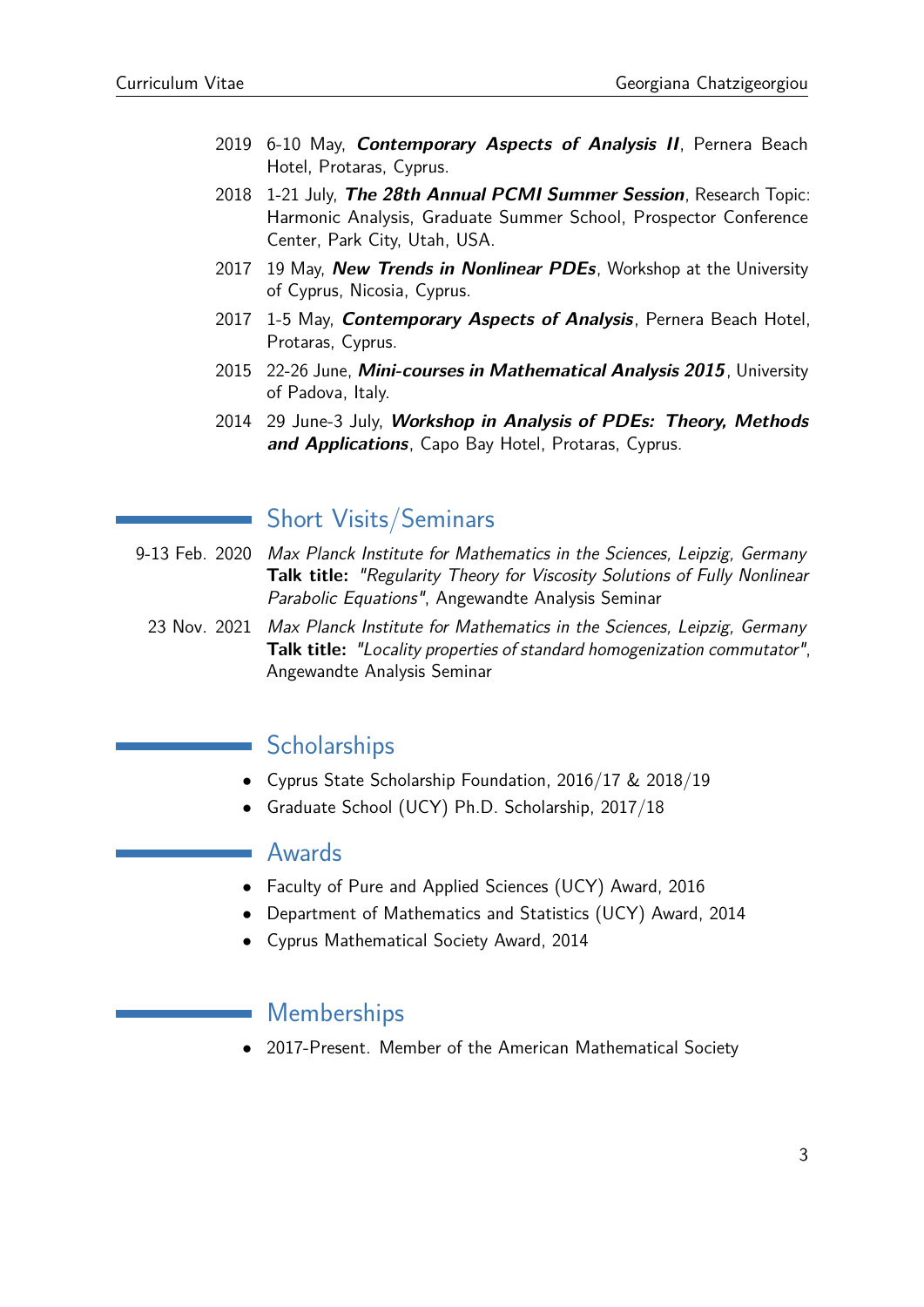| Languages                                                                                                                                          |
|----------------------------------------------------------------------------------------------------------------------------------------------------|
| Greek (native), English                                                                                                                            |
| References                                                                                                                                         |
| <b>Prof. I.</b> Department of Mathematics, University of Crete,<br>Athanasopoulos athan@uoc.gr, +302810393870                                      |
| <b>Prof. E. Milakis</b> Department of Mathematics and Statistics, University of Cyprus,<br>(Thesis Advisor) emilakis Oucy.ac.cy, $++357-2289-2640$ |
| Prof. Y.-S. Department of Mathematics and Statistics, University of Cyprus,<br><b>Smyrlis</b> smyrlis @ucy.ac.cy, $++357-2289-2650$                |
| <b>Prof. A. Vidras</b> Department of Mathematics and Statistics, University of Cyprus,<br>msvidras@ucy.ac.cy, $++357-2289-2645$                    |